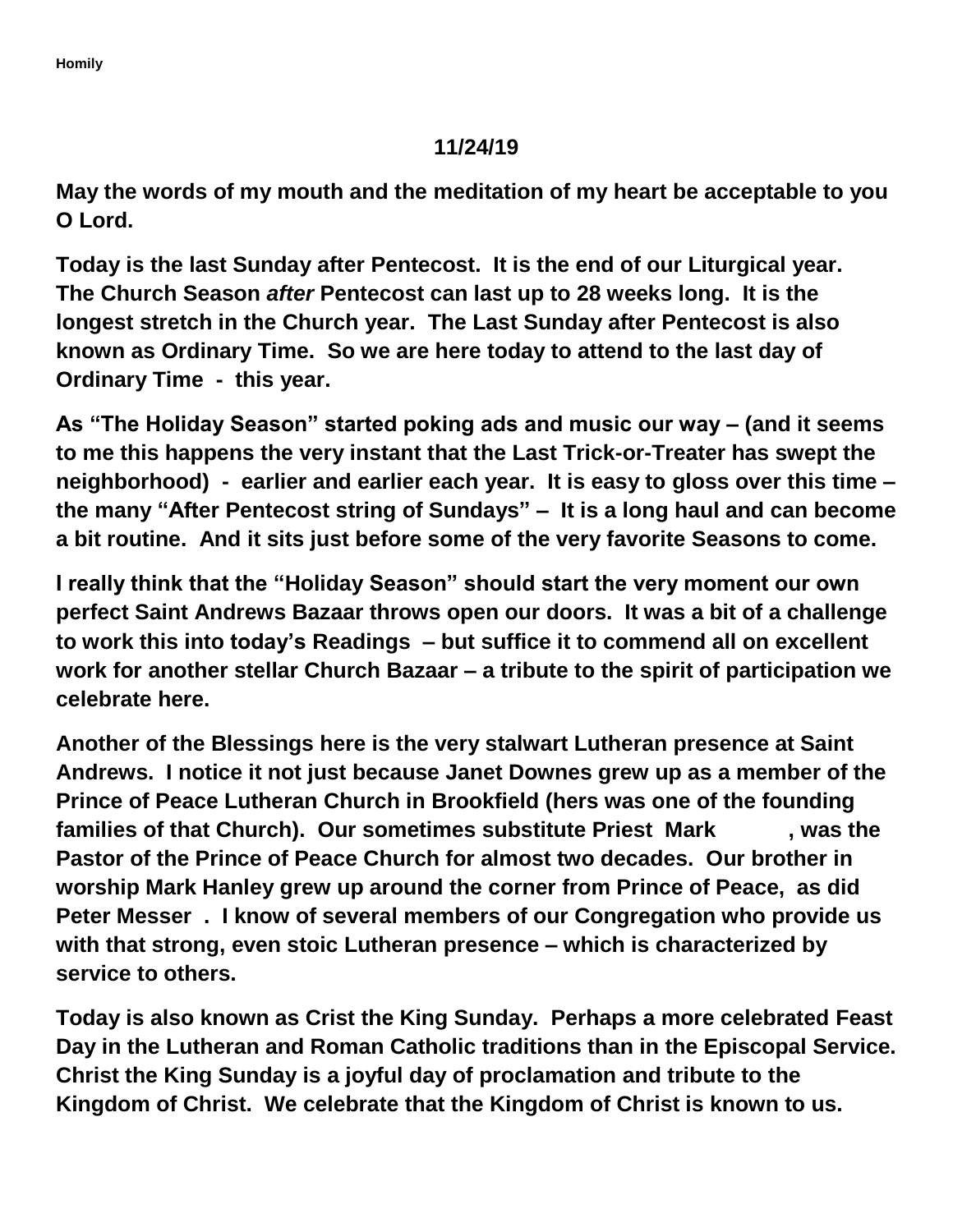**The Third Reading today (usually read by a priest and referred to as the Gospel), is the Lesson according to Luke of Christ's Crucifixion. Christ's torture on the Cross – and we are holding a Feast day of celebration? On this day we are invited to look back and remember what we have learned about Jesus and our faith over the past year. Christ promises salvation as he is on the Cross is to a fellow prisoner also being crucified. Christ is not on some elegant throne. He is on a Cross, his a crown of thorns. He is alongside a fellow prisoner sentenced to death. No gilded touched in this Kingdom. Christ is saying that salvation is for us – for anyone regardless. We are challenged once again claim Jesus as Lord and Savior.**

**It is said that Christ was 33 years old when he was Crucified, died and was buried. He rose again form the dead. I claim absolutely no resemblance to Christ the King. But it is not lost on me that I spent my 33rd birthday in the Rhinebeck Lodge for Successful Living - the ironic name of a Center for recovery from alcoholism. It was a time of hopelessness and some desperation for me in many ways. I do very much claim the kinship with Jesus' fellow prisoner who pleads to Jesus for salvation. The result of my pleas and prayers brought me here – a path for which I had lost hope and in fact had longed for. Forgiveness, Salvation, Reconciliation are here for us. That is Christ's Kingdom.**

**One of the things that I have come to know is that the way Christ rules is through people. His is not a Royalty ruling OVER people. Christ the King is the power of Faith that works through people – with people. Today Christ the King Sunday celebrates that Kingdom of Christ.** 

**We are all in that Ordinary Time. Our beloved Priest and friend has retired – interestingly to a place very close to the Prince of Peace Church. It is noticeable that Roger's departure leaves us in that Ordinary Time - the time before Advent.** 

**I do want to emphasize that part of Christ's Kingdom is here at Saint Andrews. This is a piece of God that I cherish. I like the buildings they are truly wonderful - as are our grounds and our furnishings. I** *cherish* **the commitment in Christ that we** *all* **participate in here - Christ's Kingdom.** 

**Let us celebrate our Faith, and also what is in store for us in the Seasons to come. Let us offer our prayers to those who will lead Saint Andrews through our coming Seasons of change.**